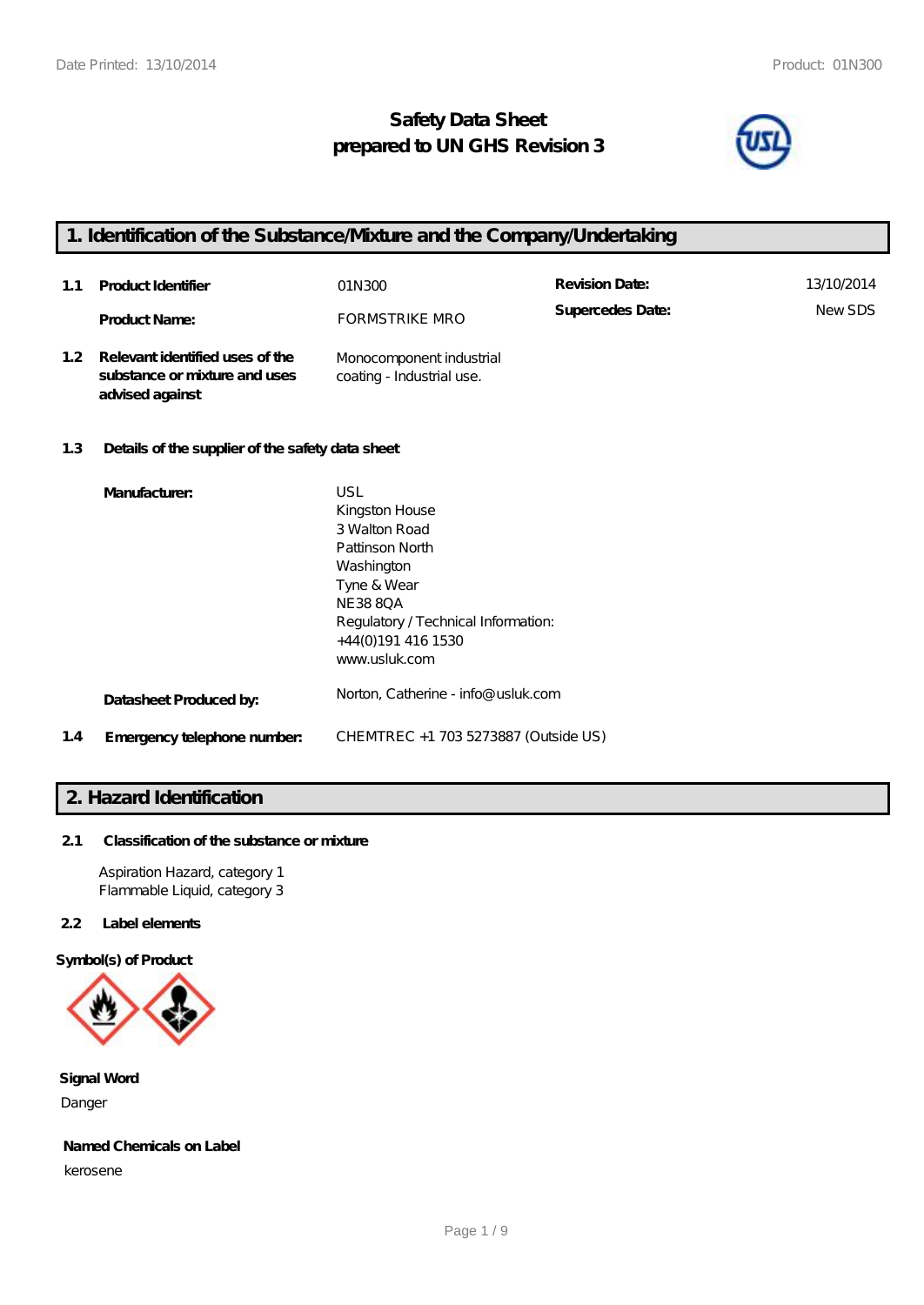## **HAZARD STATEMENTS**

| Aspiration Hazard, category 1 | H304             | May be fatal if swallowed and enters airways.                          |
|-------------------------------|------------------|------------------------------------------------------------------------|
| Flammable Liquid, category 3  | H <sub>226</sub> | Flammable liquid and vapour.                                           |
| <b>PRECAUTION PHRASES</b>     |                  |                                                                        |
|                               | P <sub>210</sub> | Keep away from heat/sparks/open flames/hot surfaces. - No<br>smoking.  |
|                               | $P301+310$       | IF SWALLOWED: Immediately call a POISON CENTER or<br>doctor/physician. |
|                               | P331             | Do NOT induce vomiting.                                                |
|                               | P403+233         | Store in a well-ventilated place. Keep container tightly<br>closed.    |

### **2.3 Other hazards**

Not applicable

## **Results of PBT and vPvB assessment:**

The product does not meet the criteria for PBT/VPvB in accordance with Annex XIII.

|                       |                      | 3. Composition/Information On Ingredients |               |  |  |
|-----------------------|----------------------|-------------------------------------------|---------------|--|--|
| 3.1                   | <b>Substances</b>    |                                           |               |  |  |
| Hazardous Ingredients |                      |                                           |               |  |  |
| CAS-No.               | <b>Chemical Name</b> |                                           | $\frac{9}{6}$ |  |  |
| 8008-20-6             | kerosene             |                                           | 50-75         |  |  |
| CAS-No.               | GHS Symbols          | <b>GHS Hazard Statements</b>              | M-Factors     |  |  |
| 8008-20-6             | GHS08                | H304                                      | 0             |  |  |

Additional Information: The text for GHS Hazard Statements shown above (if any) is given in Section 16.

# **4. First-aid Measures**

# **4.1 Description of First Aid Measures**

**AFTER INHALATION:** Move to fresh air. Give oxygen or artificial respiration if needed. Consult a physician after significant exposure. Remove person to fresh air. If signs/symptoms continue, get medical attention.

**AFTER SKIN CONTACT:** Use a mild soap if available. Wash off immediately with soap and plenty of water while removing all contaminated clothes and shoes. If skin irritation persists, call a physician. In case of contact, immediately flush skin with plenty of water for at least 15 minutes while removing contaminated clothing and shoes.

**AFTER EYE CONTACT:** Rinse thoroughly with plenty of water for at least 15 minutes and consult a physician. Rinse immediately with plenty of water, also under the eyelids, for at least 15 minutes. Remove contact lenses.

**AFTER INGESTION:** Gently wipe or rinse the inside of the mouth with water. Give small amounts of water to drink. Do NOT induce vomiting. Never give anything by mouth to an unconscious person. If swallowed, call a poison control centre or doctor immediately.

### **4.2 Most important symptoms and effects, both acute and delayed**

Flammable. Harmful by inhalation. Do not ingest. Irritating to eyes and skin. May be harmful if swallowed. Risk of serious damage to the lungs (by aspiration). Vapours may cause drowsiness and dizziness.

# **4.3 Indication of any immediate medical attention and special treatment needed**

No information available on clinical testing and medical monitoring. Specific toxicological information on substances, if available, can be found in section 11.

### **5. Fire-fighting Measures**

# **5.1 Extinguishing Media:**

Alcohol Foam, Carbon Dioxide, Dry Chemical, Water Fog

**FOR SAFETY REASONS NOT TO BE USED:** Alcohol, Alcohol based solutions, any other media not listed above.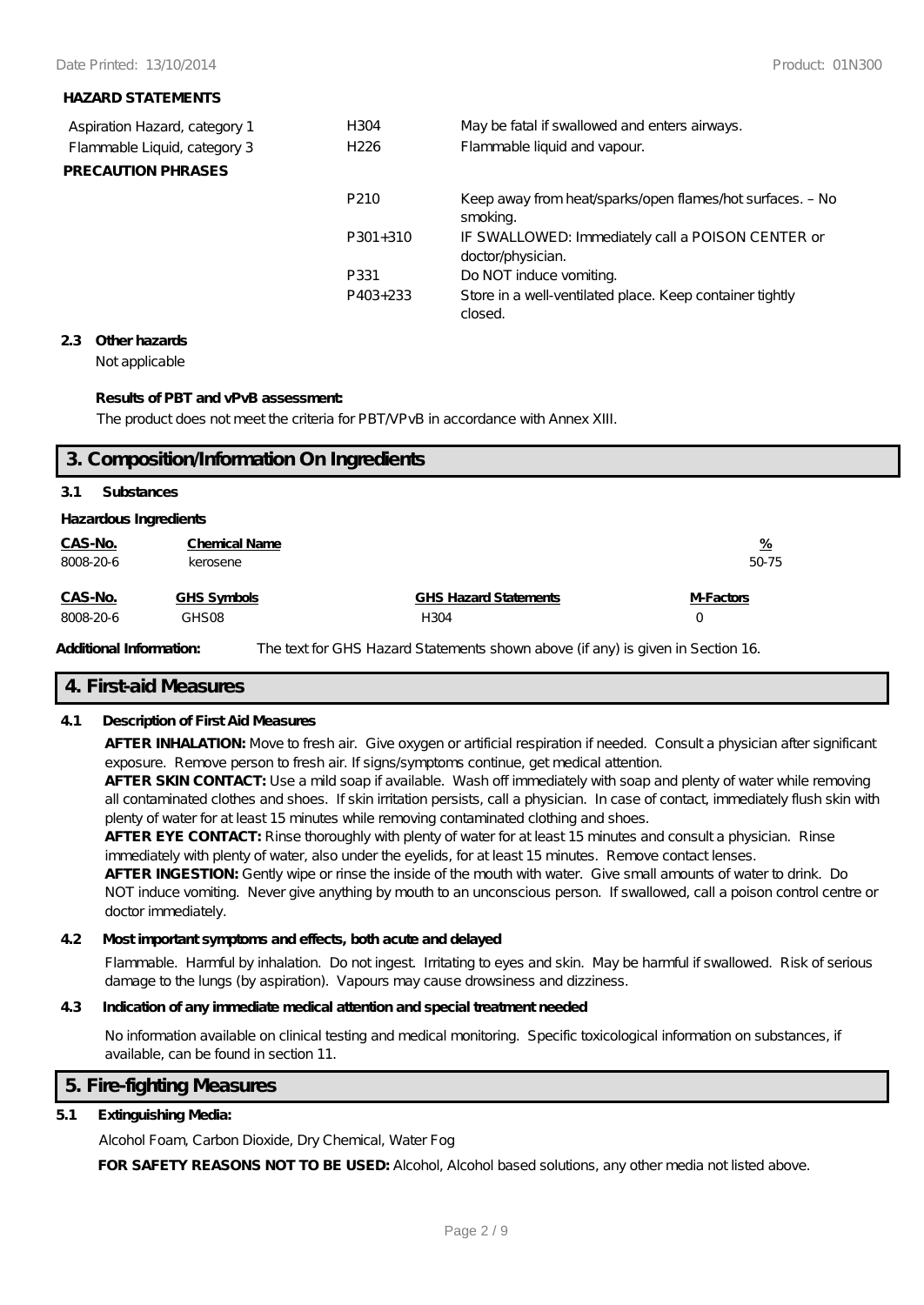#### **5.2 Special hazards arising from the substance or mixture** No Information

### **5.3 Advice for firefighters**

Flash back possible over considerable distance. In the event of fire, wear self-contained breathing apparatus. Water sprayDry powderAlcohol-resistant foamCarbon dioxide (CO2)High volume water jet. Use water spray, alcohol-resistant foam, dry chemical or carbon dioxide.

# **6. Accidental Release Measures**

### **6.1 Personal precautions, protective equipment and emergency procedures**

Ensure adequate ventilation. Use personal protective equipment. Remove all sources of ignition.

#### **6.2 Environmental precautions**

Do not allow material to contaminate ground water system. Prevent product from entering drains.

### **6.3 Methods and material for containment and cleaning up**

Prevent further leakage or spillage if safe to do so. Contain spillage, soak up with non-combustible absorbent material, (e.g. sand, earth, diatomaceous earth, vermiculite) and transfer to a container for disposal according to local / national regulations (see section 13).

#### **6.4 Reference to other sections**

Please refer to disposal requirements or country specific disposal requirements for this material. See Section 13 for further information.

# **7. Handling and Storage**

### **7.1 Precautions for safe handling**

**INSTRUCTIONS FOR SAFE HANDLING:** Keep containers dry and tightly closed to avoid moisture absorption and contamination. Take necessary action to avoid static electricity discharge (which might cause ignition of organic vapours). Vapours may form explosive mixtures with air. Prevent the creation of flammable or explosive concentrations of vapour in air and avoid vapour concentration higher than the occupational exposure limits. Electrical equipment should be protected to the appropriate standard. Preparation may charge electrostatically: always use earthing leads when transferring from one container to another. Use only in area provided with appropriate exhaust ventilation. To avoid ignition of vapours by static electricity discharge, all metal parts of the equipment must be grounded. Wear personal protective equipment. Do not breathe vapours or spray mist. Use only explosion-proof equipment. Keep away from sources of ignition - No smoking. Wash thoroughly after handling. Do not get in eyes, on skin, or on clothing. Use only with adequate ventilation/personal protection.

**PROTECTION AND HYGIENE MEASURES:** Wash hands before breaks and at the end of workday. When using, do not eat, drink or smoke.

#### **7.2 Conditions for safe storage, including any incompatibilities**

#### **CONDITIONS TO AVOID:** Direct sources of heat.

**STORAGE CONDITIONS:** Store in original container. Keep containers tightly closed in a cool, well-ventilated place. Keep locked up or in an area accessible only to qualified or authorised persons. Store in a dry, well ventilated place away from sources of heat, ignition and direct sunlight.

#### **7.3 Specific end use(s)**

No specific advice for end use available.

# **8. Exposure Controls/Personal Protection**

#### **8.1 Control parameters**

# **Ingredients with Occupational Exposure Limits (UK WELS)**

| <b>Name</b> |       |  | % LTEL ppm STEL ppm STEL mg/m3 LTEL mg/m3 OEL Note |  |
|-------------|-------|--|----------------------------------------------------|--|
| kerosene    | 50-75 |  |                                                    |  |

**FURTHER INFORMATION:** Refer to the regulatory exposure limits for the workforce enforced in each country.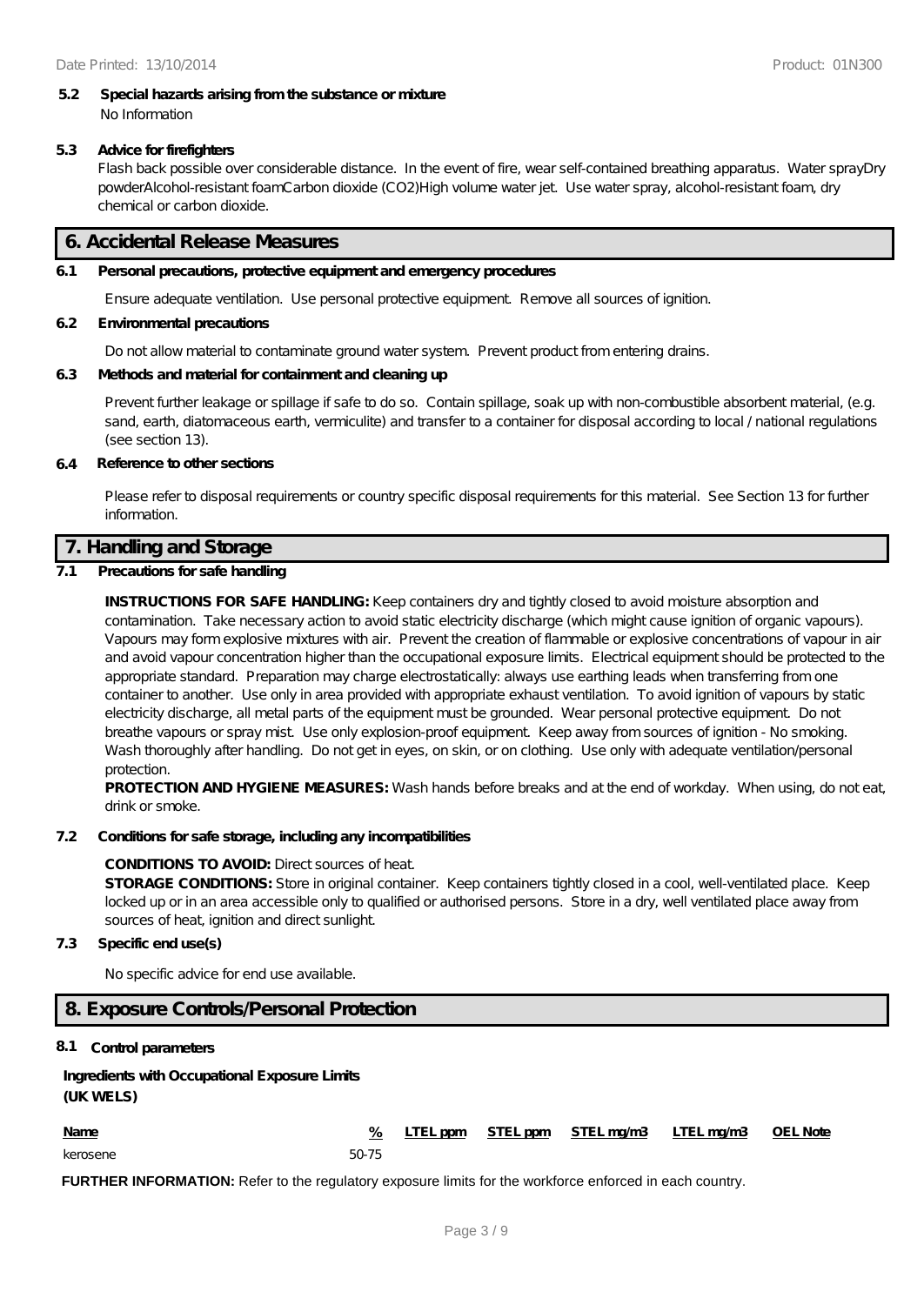### **8.2 Exposure controls**

### **Personal Protection**

**RESPIRATORY PROTECTION:** In order to avoid inhalation of spray-mist and sanding dust, all spraying and sanding must be done wearing adequate respirator. Use only with ventilation to keep levels below exposure guidelines reported in this document. User should test and monitor exposure levels to ensure all personnel are below guidelines. If not sure, or not able to monitor, use State or federally approved supplied air respirator. For silica containing coatings in a liquid state, and/or if no exposure limits are established above, air-supplied respirators are generally not required.

EYE PROTECTION: Tightly fitting safety goggles. Safety glasses with side-shields

**HAND PROTECTION:** Gloves should be discarded and replaced if there is any indication of degradation or chemical breakthrough. Impervious glovesTake note of the information given by the producer concerning permeability and break through times, and of special workplace conditions (mechanical strain, duration of contact). Long sleeved clothing. Remove and wash contaminated clothing before re-use. Rubber or plastic apron.

**OTHER PROTECTIVE EQUIPMENT:** No Information

|     | 9. Physical and Chemical Properties                                  |                            |  |
|-----|----------------------------------------------------------------------|----------------------------|--|
| 9.1 | Information on basic physical and chemical properties<br>Appearance: | Pale Straw Coloured Liquid |  |
|     | <b>Physical State</b>                                                | Liquid                     |  |
|     | Odor                                                                 | Slightly Aromatic          |  |
|     | Odor threshold                                                       | Not determined             |  |
|     | pH                                                                   | Not determined             |  |
|     | Melting point / freezing point (°C)                                  | Not determined             |  |
|     | Boiling point/range (°C)                                             | 150 - 270                  |  |
|     | Flash Point, (°C)                                                    | 46                         |  |
|     | Evaporation rate                                                     | Not determined             |  |
|     | Flammability (solid, gas)                                            | Not determined             |  |
|     | Upper/lower flammability or explosive<br>limits                      | $1.7 - 6$                  |  |
|     | Vapour Pressure, mmHg                                                | Approx 200 pascals         |  |
|     | Vapour density                                                       | Not determined             |  |
|     | Relative density                                                     | Not determined             |  |
|     | Solubility in / Miscibility with water                               | Immiscible In Water        |  |
|     | Partition coefficient n-octanol/water                                | Not determined             |  |
|     | Auto-ignition temperature (°C)                                       | 225                        |  |
|     | Decomposition temperature (°C)                                       | Not determined             |  |
|     | <b>Viscosity</b>                                                     | Not determined             |  |
|     | Explosive properties                                                 | Not determined             |  |
|     | <b>Oxidising properties</b>                                          | Not determined             |  |
| 9.2 | Other information                                                    |                            |  |
|     | VOC Content g/l:                                                     | $\overline{O}$             |  |
|     | Specific Gravity (g/cm3)                                             | 0.840                      |  |

# **10. Stability and Reactivity**

#### **10.1 Reactivity**

No reactivity hazards known under normal storage and use conditions.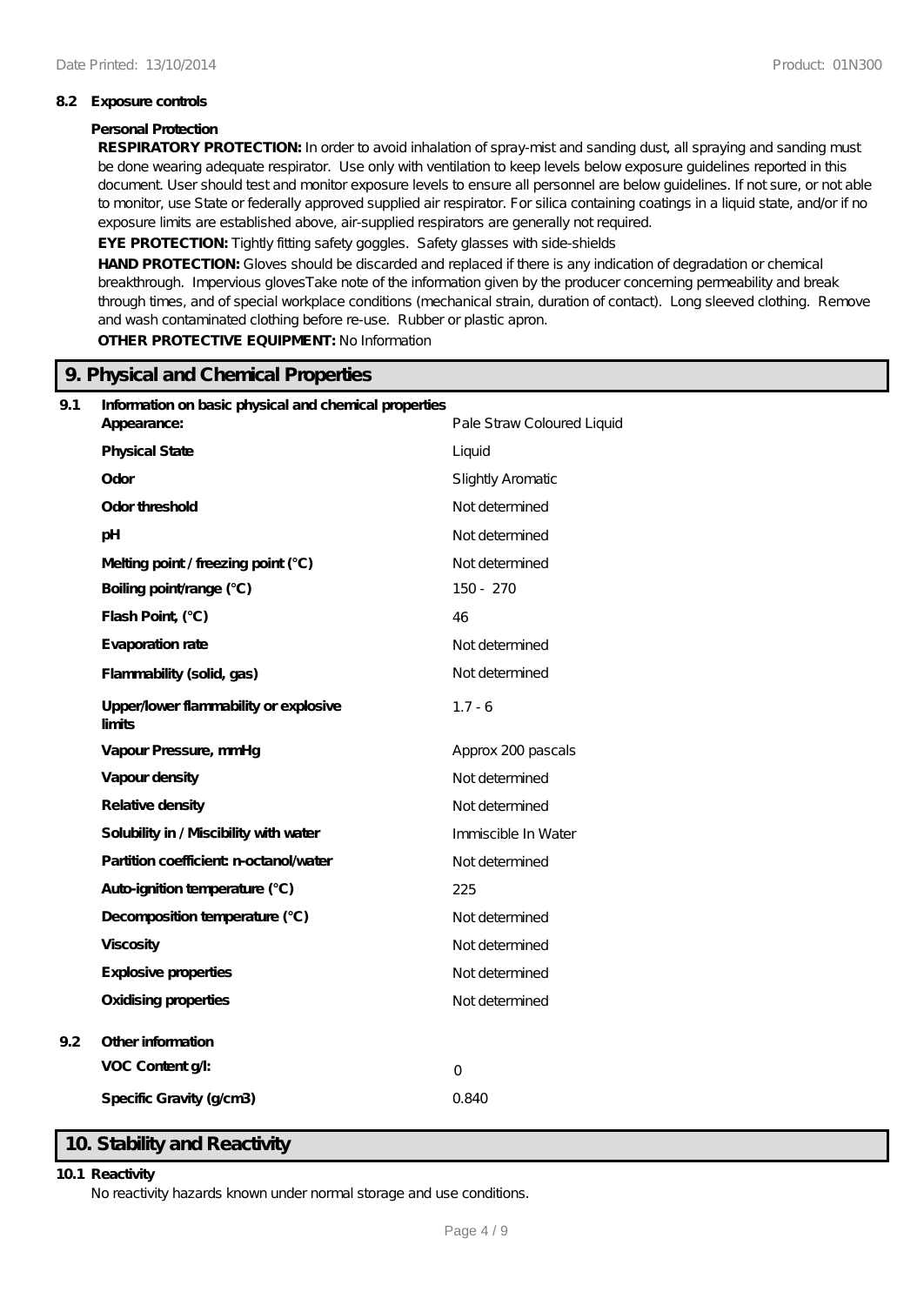#### **10.2 Chemical stability**

Stable under recommended storage conditions. Risk of ignition. Stable under normal conditions.

#### **10.3 Possibility of hazardous reactions**

Hazardous polymerisation does not occur. Hazardous polymerisation may occur.

#### **10.4 Conditions to avoid**

Direct sources of heat.

### **10.5 Incompatible materials**

Strong oxidizing agents.

### **10.6 Hazardous decomposition products**

Carbon dioxide (CO2), carbon monoxide (CO), oxides of nitrogen (NOx), dense black smoke.

# **11. Toxicological Information**

#### **11.1 Information on toxicological effects**

**Acute Toxicity:**

**Oral LD50:**

**Inhalation LC50:**

| Imitation:                 | No information available. |
|----------------------------|---------------------------|
| Corrosivity:               | No information available. |
| Sensitization:             | No information available. |
| Repeated dose toxicity:    | No information available. |
| Carcinogenicity:           | No information available. |
| Mutagenicity:              | No information available. |
| Toxicity for reproduction: | No information available. |

**If no information is available above under Acute Toxicity then the acute effects of this product have not been tested. Data on individual components are tabulated below:**

| CAS-No. | Chemical Name                                 | Oral LD50 | Dermal LD50 | Vapor LC50 |
|---------|-----------------------------------------------|-----------|-------------|------------|
|         | Data at the substance level is not available. |           |             |            |

### **Additional Information:**

No Information

| 12 Ecological Information           |                |  |  |  |
|-------------------------------------|----------------|--|--|--|
| 121<br>Toxicity:                    |                |  |  |  |
| EC5048hr (Daphnia):                 | No information |  |  |  |
| IC5072hr (Algae):                   | No information |  |  |  |
| LC50 96hr (fish):                   | No information |  |  |  |
| 12.2 Persistence and degradability: | No information |  |  |  |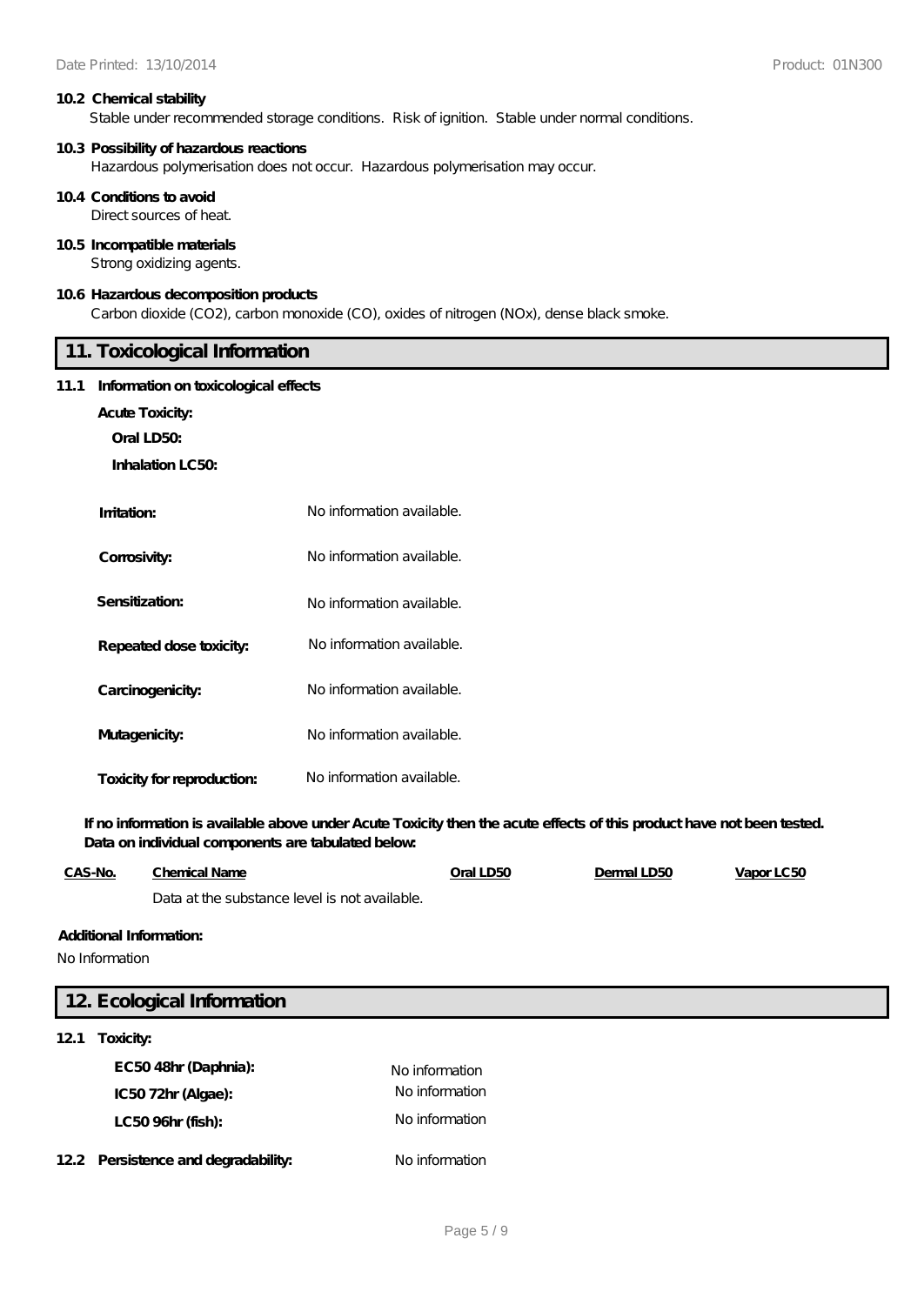|           | 12.3 Bioaccumulative potential:           | No information |                |                                                                                    |
|-----------|-------------------------------------------|----------------|----------------|------------------------------------------------------------------------------------|
|           | 124 Mobility in soil:                     | No information |                |                                                                                    |
|           | 125 Results of PBT and vPvB<br>assessment |                |                | The product does not meet the criteria for PBT/VPvB in accordance with Annex XIII. |
|           | 12.6 Other adverse effects:               | No information |                |                                                                                    |
| CAS-No.   | <b>Chemical Name</b>                      | EC5048hr       | IC5072hr       | LC50 96hr                                                                          |
| 8008-20-6 | kerosene                                  | No information | No information | No information                                                                     |
|           | 10 Diamond Compieters to no               |                |                |                                                                                    |

# **13. Disposal Considerations**

**13.1 WASTE TREATMENT METHODS:** Do not burn, or use a cutting torch on, the empty drum. If recycling is not practicable, dispose of in compliance with local regulations. Dispose of in accordance with local regulations. Empty containers should be taken to an approved waste handling site for recycling or disposal.

|      | 14. Transport Information                                                        |                                                    |
|------|----------------------------------------------------------------------------------|----------------------------------------------------|
| 14.1 | UN number                                                                        | 1268                                               |
|      | 14.2 UN proper shipping name                                                     | Petroleum Distillates, N.O.S. (contains Kerosene). |
|      | Technical name                                                                   |                                                    |
|      | 14.3 Transport hazard class(es)                                                  | 3                                                  |
|      | Subsidiary shipping hazard                                                       |                                                    |
|      | 14.4 Packing group                                                               | $\mathbf{III}$                                     |
| 14.5 | Environmental hazards                                                            |                                                    |
|      | 14.6 Special precautions for user                                                | Not applicable                                     |
|      | $EmS-No.$                                                                        | $F-E$ , S-E                                        |
|      | 14.7 Transport in bulk according to Annex II<br>of MARPOL 73/78 and the IBC code | Not applicable                                     |

# **15. Regulatory Information**

**15.1 Safety, health and environmental regulations/legislation for the substance or mixture:**

**National Regulations:**

**Denmark Product Registration Number:**

**Danish MAL Code:**

**Sweden Product Registration Number:**

**Norway Product Registration Number:**

**WGK Class:**

## **15.2 Chemical Safety Assessment:**

No Chemical Safety Assessment has been carried out for this substance/mixture by the supplier.

# **16. Other Information**

### **Text for GHS Hazard Statements shown in Section 3 describing each ingredient:**

H304 May be fatal if swallowed and enters airways.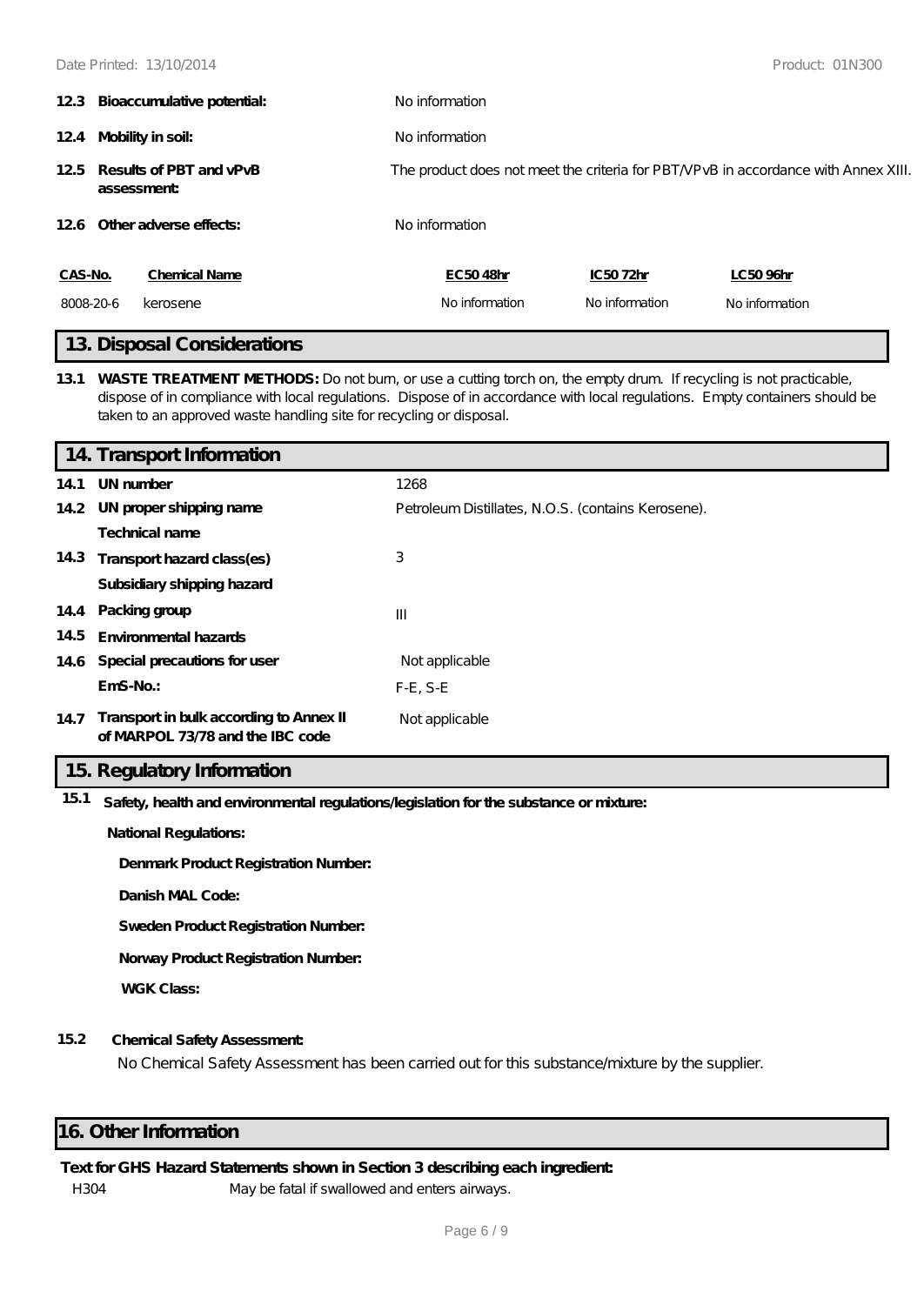#### **Reasons for revision**

This is a new Safety Data Sheet (SDS).

List of References:

This Safety Data Sheet was compiled with data and information from the following sources:

The Ariel Regulatory Database provided by the 3E Corporation in Copenhagen, Denmark ESIS (The European Chemical Substances Information System), provided by the European Commission Joint Research Centre in Ispra, Italy Annex VI of the EU Council Directive 67/548/EEC Council Directive 67/548/EEC - Annex I or EU Council Directive 1999/45/EC European Union (EC) Regulation No. 1272/2008 on the classification, labelling and packaging of substances and mixtures (CLP Regulation) EU Council Decision 2000/532/EC and its Annex entitled "List of Wastes"

Acronym & Abbreviation Key:

| <b>CLP</b>    | Classification, Labeling & Packaging Regulation                              |
|---------------|------------------------------------------------------------------------------|
| EC            | European Commission                                                          |
| EU            | European Union                                                               |
| US            | United States                                                                |
| CAS           | Chemical Abstract Service                                                    |
| <b>EINECS</b> | European Inventory of Existing Chemical Substances                           |
| <b>REACH</b>  | Registration, Evaluation, Authorization of Chemicals Regulation              |
| <b>GHS</b>    | Globally Harmonized System of Classification and Labeling of Chemicals       |
| LTEL          | Long term exposure limit                                                     |
| <b>STEL</b>   | Short term exposure limit                                                    |
| OEL           | Occupational exposure limit                                                  |
| ppm           | Parts per million                                                            |
| mg/m3         | Milligrams per cubic meter                                                   |
| <b>TLV</b>    | Threshold Limit Value                                                        |
| ACGIH         | American Conference of Governmental Industrial Hygienists                    |
| OSHA          | Occupational Safety & Health Administration                                  |
| PEL           | Permissible Exposure Limits                                                  |
| <b>VOC</b>    | Volatile organic compounds                                                   |
| q/1           | Grams per liter                                                              |
| mq/kg         | Milligrams per kilogram                                                      |
| N/A           | Not applicable                                                               |
| LD50          | Lethal dose at 50%                                                           |
| LC50          | Lethal concentration at 50%                                                  |
| EC50          | Half maximal effective concentration                                         |
| IC50          | Half maximal inhibitory concentration                                        |
| PBT           | Persistent bioaccumulative toxic chemical                                    |
| vPvB          | Very persistent and very bioaccumulative                                     |
| <b>EEC</b>    | European Economic Community                                                  |
| ADR           | International Transport of Dangerous Goods by Road                           |
| <b>RID</b>    | International Transport of Dangerous Goods by Rail                           |
| UN            | United Nations                                                               |
| IMDG          | International Maritime Dangerous Goods Code                                  |
| IATA          | International Air Transport Association                                      |
| MARPOL        | International Convention for the Prevention of Pollution From Ships, 1973 as |
|               | modified by the Protocol of 1978                                             |
| <b>IBC</b>    | International Bulk Container                                                 |

For further information, please contact: Technical Services Department

The information on this sheet corresponds to our present knowledge. It is not a specification and it does not guarantee specific properties. The information is intended to provide general guidance as to health and safety based upon our knowledge of the handling, storage, and use of the product. It is not applicable to unusual or non-standard uses of the product or where instructions and recommendations are not followed.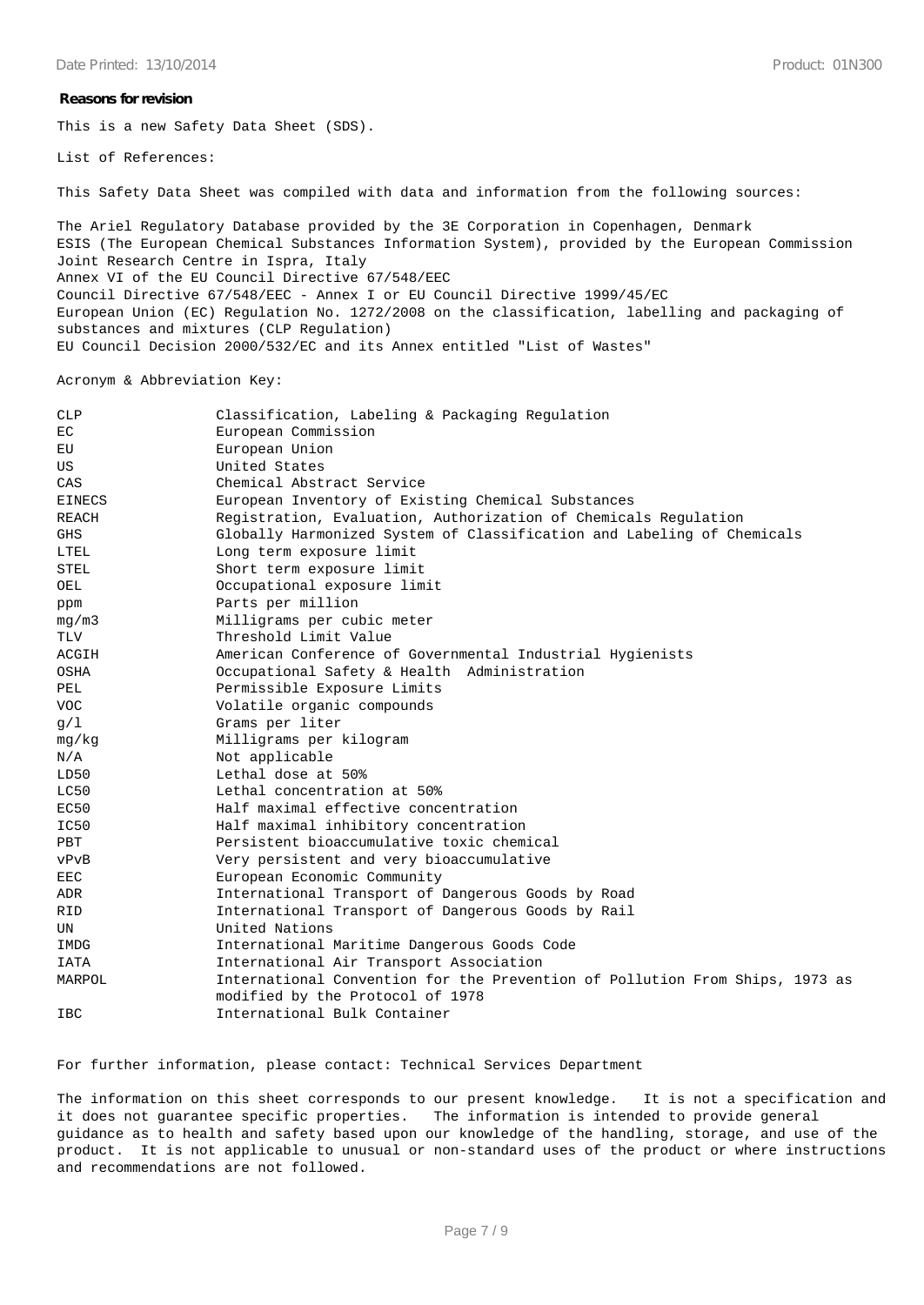# No Information